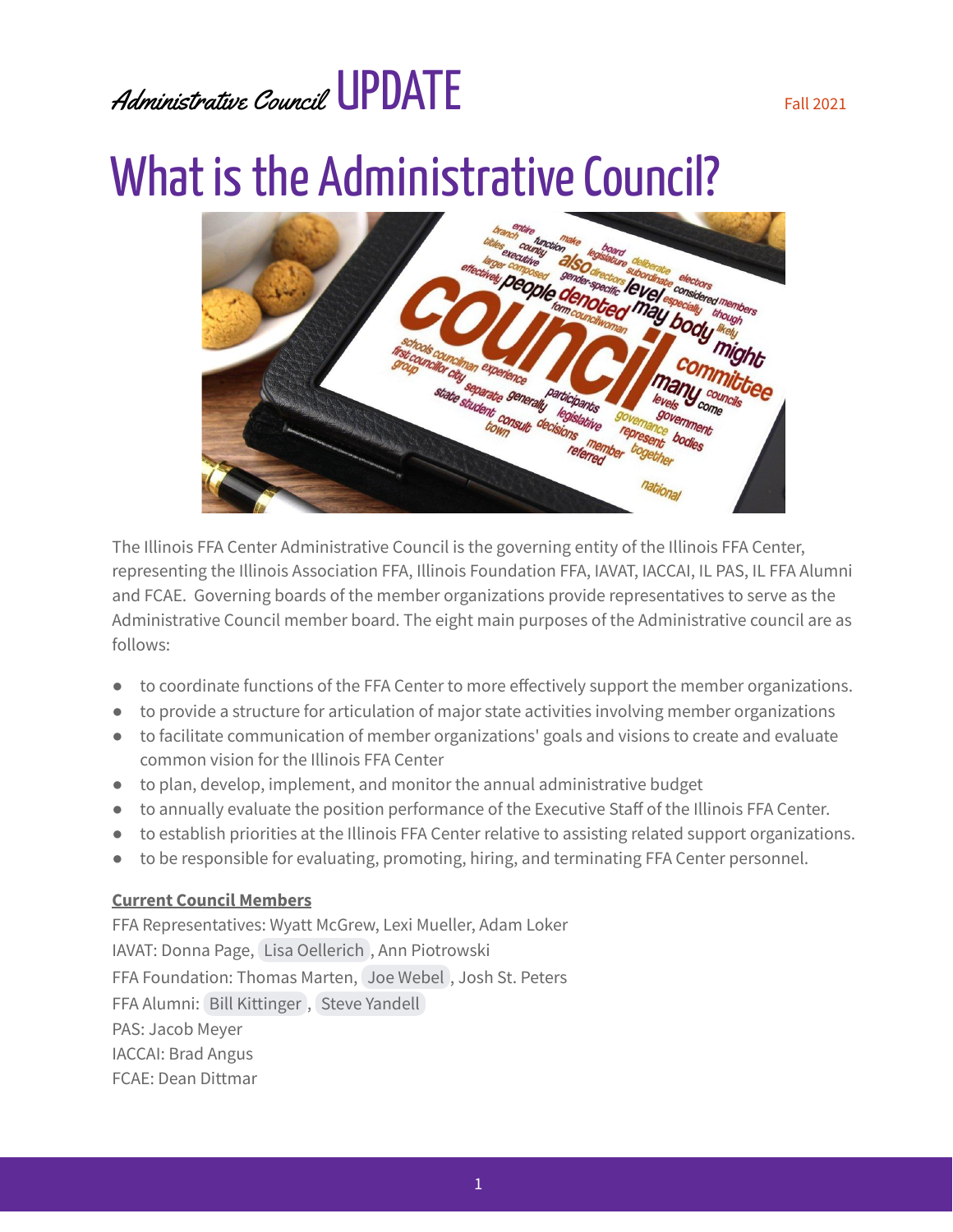### **FFA Center Staff**

Our FFA Center Staff is the heartbeat of all of our organizations. Our executive staff, John & Mindy, are professionals and should be treated as such. Please understand that the amount of time they spend promoting and sustaining each organization is substantial. They work with many businesses, groups, colleges, schools, etc and they will get back with you as their time allows. Please respect the way they choose to indicate their availability, whether that be through email auto reply, voicemails, etc. With that being said, it is important that we treat our FFA Center Staff with the respect that they deserve.



**Mindy Bunselmeyer Executive Director** (217) 753-3328 Ext. 101 CELL (217) 412-5646 mbunselmeyer@illinoisffa.org

8 years experience 6 years experience



John Edgar **Assistant Director** (217) 753-3328 Ext. 102 CELL (618) 318-5776 jedgar@illinoisffa.org



**Riley Duckworth Foundation Associate Director** (217) 753-3328 Ext. 104 rduckworth@illinoisffa.org



**Tammy Yard** Foundation & Leadership Specialist (217) 753-3328 Ext. 106 tyard@illinoisffa.org





**Jannette Allotey Bookkeeping Specialist** (217) 753-3328 Ext. 103 jallotey@illinoisffa.org



Patti Davis **Special Events Specialist** (217) 753-3328 Ext. 107 pdavis@illinoisffa.org

4 years experience 11 years experience



Lori Copsy Office Manager (217) 753-3328 Ext. 105 lcopsy@illinoisffa.org



20 years experience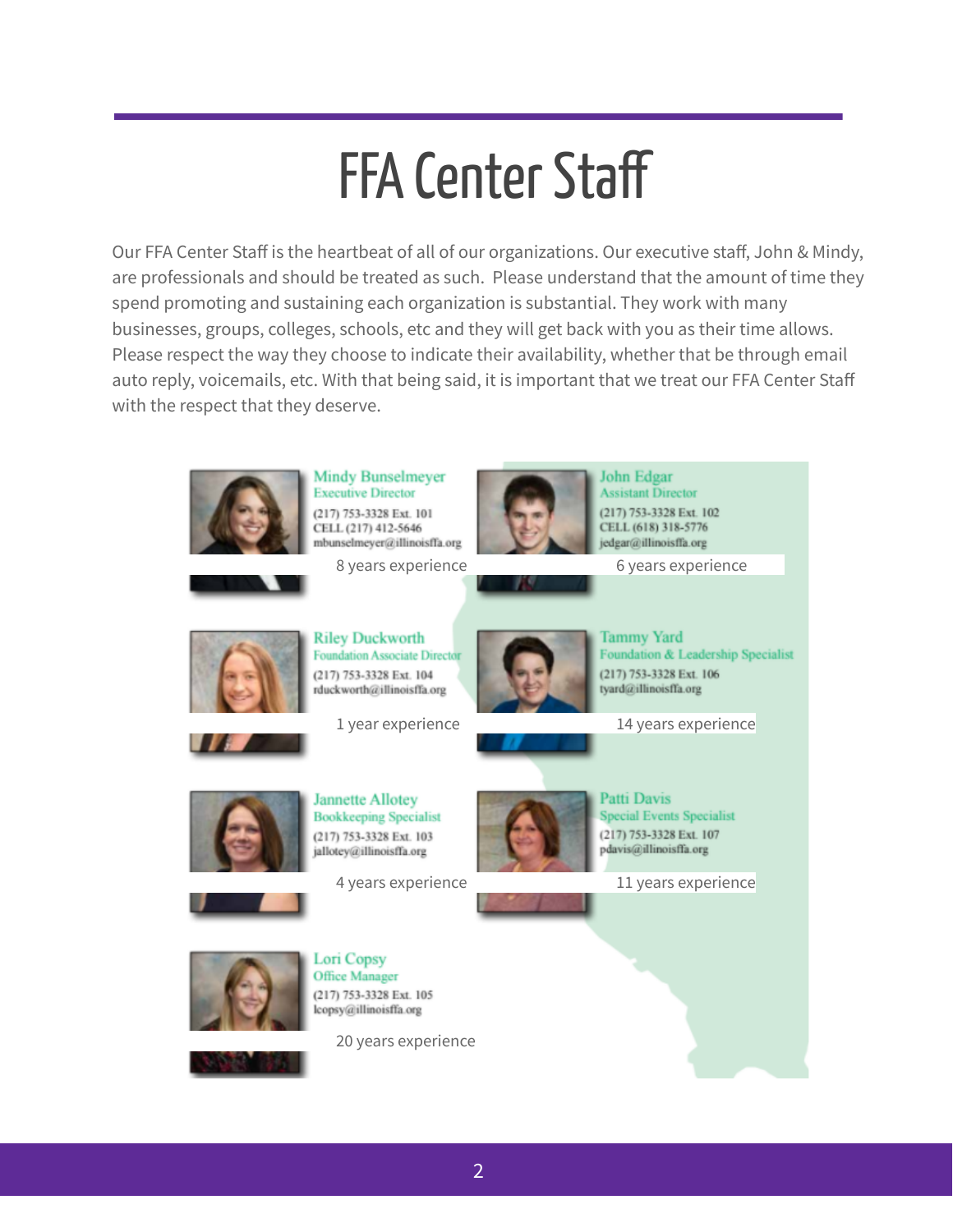### **Grievance Policy**

As per the resolution passed at IAVAT Conference, the Administrative Council has set up the following guidelines for dealing with a grievance.

What is a Grievance? A grievance is a formal complaint against an employee or person of the organization. The grievance could be a real or imagined wrong or other cause for complaint or protest, especially unfair treatment.

Step 1: Speak with the grieved to resolve issue.

Step 2: If no resolution can be met, the issue is to be brought to the leadership of your organization.

Step 3: The aggrieved will be notified.

Step 4: Data/facts will be gathered by organization.

Step 5: Verbal conversations between organization leadership, aggrieved and aggriever will be held with a moderator.

Step 6: Organization will notify administrative council of the issue and the resolution/result of the grievance.

Step 7: If grievance is not resolved, the administrative council will take action.